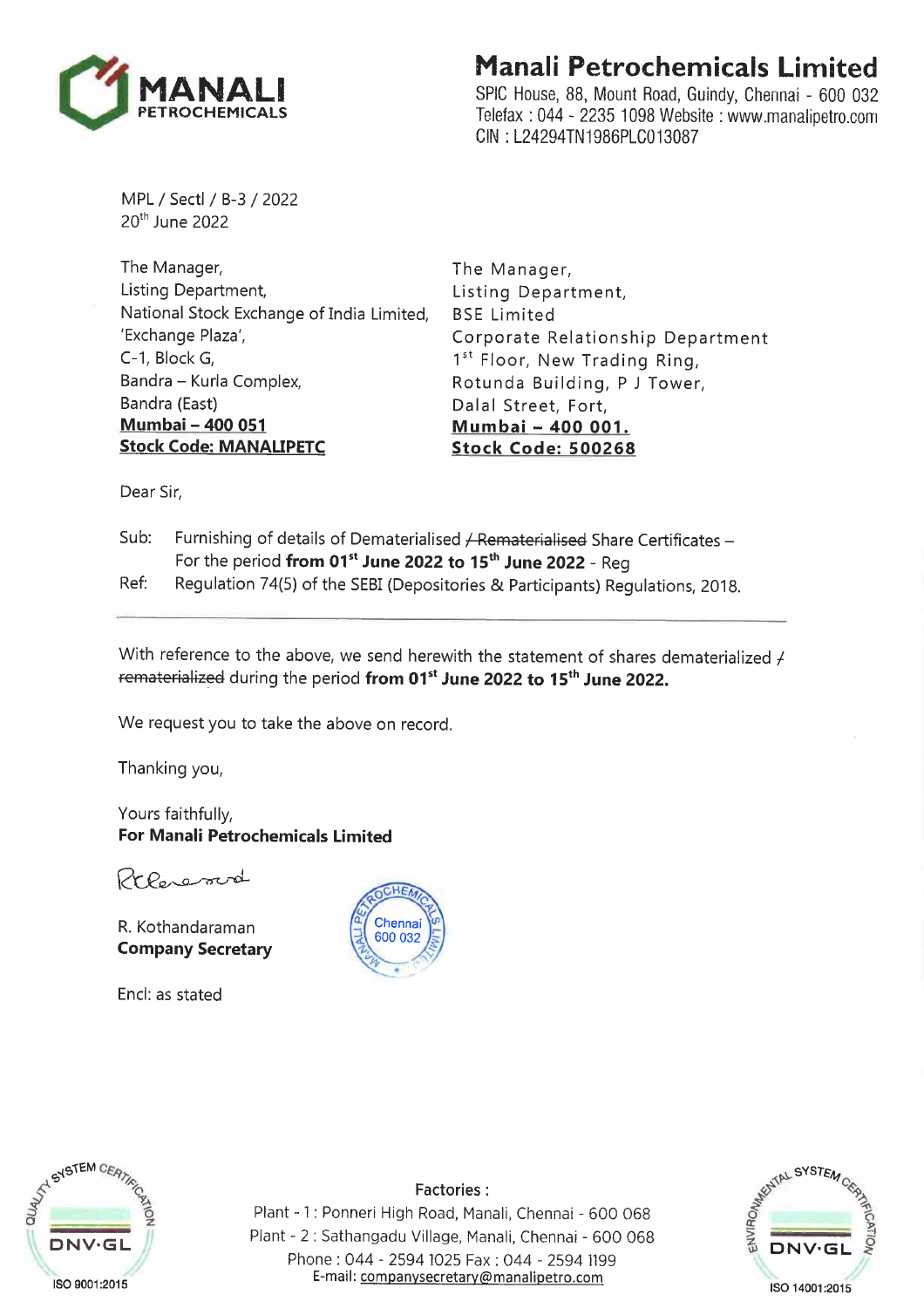| <b>MANALI PETROCHEMICALS LIMITED</b>                                                              |                |                   |                   |     |             |                  |                                                        |             |
|---------------------------------------------------------------------------------------------------|----------------|-------------------|-------------------|-----|-------------|------------------|--------------------------------------------------------|-------------|
| LIST OF DEMATTED FOLIOS FROM 01.06.2022 TO 15.06.2022 NSDL & CDSL<br>DIST FROM   DIST TO   SHARES |                |                   |                   |     |             |                  |                                                        |             |
| <b>FOLIO</b>                                                                                      | <b>CERT NO</b> |                   |                   |     | <b>TYPE</b> | <b>CONF DATE</b> | <b>NAME</b>                                            | MODE        |
| B0034351                                                                                          | 16449          | 30210454          | 30211353          | 900 | Α           |                  | 01-Jun-22 PARESHKUMAR JASHVANTRAY MEHTA                | <b>NSDL</b> |
| C0145842                                                                                          | 129412         | 84892657          | 84892806          | 150 | Α           |                  | 02-Jun-22 SANTOSH DEVI KEDIA                           | <b>NSDL</b> |
| C0074711                                                                                          | 48007          | 79342207          | 79342356          | 150 | Α           |                  | 02-Jun-22 SREEKUMAR V                                  | <b>NSDL</b> |
| C0046733                                                                                          | 41160          | 37275454 37275603 |                   | 150 | Α           | 02-Jun-22        | SUNDARARAMAN                                           | <b>NSDL</b> |
| C0145923                                                                                          | 129530         | 27649064          | 27649213          | 150 | Α           |                  | 02-Jun-22 SANJAY KUMAR R                               | <b>NSDL</b> |
| B0076279                                                                                          | 22157          | 32065249          | 32065548          | 300 | Α           |                  | 02-Jun-22   MANJU MASKARA\PAWAN KUMAR MASKARA          | <b>NSDL</b> |
| C0098352                                                                                          | 69309          | 82827007          | 82827156          | 150 | А           |                  | 02-Jun-22   MANJU MASKARA\PAWAN KUMAR MASKARA          | <b>NSDL</b> |
| C0145431                                                                                          | 123485         | 81563482          | 81563631          | 150 | Α           |                  | 02-Jun-22 SHARAD JAMNADAS SAMPAT                       | <b>NSDL</b> |
| C0008205                                                                                          | 30177          |                   | 34400985 34401059 | 75  | Α           |                  | 02-Jun-22 SANTHA BAI                                   | <b>NSDL</b> |
| A0084851                                                                                          | 9846           | 28425172          | 28425471          | 300 | Α           | 02-Jun-22        | Sharad Baburao Yevle\Kalpana Sharad Yevle              | <b>NSDL</b> |
| C0087557                                                                                          | 59665          | 81115132 81115281 |                   | 150 | А           |                  | 02-Jun-22 Sharad Baburao Yevle\Kalpana Sharad Yevle    | <b>NSDL</b> |
| C0097049                                                                                          | 68162          | 82544557          | 82544706          | 150 | Α           |                  | 02-Jun-22   MANORANJAN MAHAPATRA                       | <b>NSDL</b> |
| B0083101                                                                                          | 129498         | 32456341          | 32456565          | 225 | Α           |                  | 02-Jun-22 RAJ KUMAR DHANUKA                            | <b>NSDL</b> |
| C0098702                                                                                          | 69623          | 82901257          | 82901856          | 600 | Α           |                  | 02-Jun-22 SUDHA ASHOK SHAH\ASHOK LALBHAI SHAH          | <b>NSDL</b> |
| C0145903                                                                                          | 129499         | 35891029          | 35891178          | 150 | Α           |                  | 03-Jun-22   RAJESH KUMAR BATRA                         | <b>NSDL</b> |
| C0033537                                                                                          | 37278          | 36169346          | 36169495          | 150 | Α           |                  | 03-Jun-22 SUNITA JAIN                                  | <b>NSDL</b> |
| B0089465                                                                                          | 25012          | 32960153 32960302 |                   | 150 | Α           |                  | 03-Jun-22   MEYYAPPAN S                                | <b>NSDL</b> |
| C0108165                                                                                          | 78078          | 84813307          | 84813606          | 300 | A           |                  | 03-Jun-22   PAWAN KUMAR                                | <b>NSDL</b> |
| B0052196                                                                                          | 129496         | 31070762          | 31071511          | 750 | Α           |                  | 03-Jun-22 SAROJ JAJOO                                  | <b>NSDL</b> |
| C0108072                                                                                          | 78000          | 84796207          | 84796356          | 150 | Α           |                  | 03-Jun-22 S C SANJEEVAIAH GUPTA                        | <b>NSDL</b> |
| C0139389                                                                                          | 44427          | 38306174          | 38306623          | 450 | Α           |                  | 06-Jun-22 JJULIET STANNY SEQUEIRA                      | <b>NSDL</b> |
| C0117144                                                                                          | 86061          | 86823434          | 86824183          | 750 | Α           |                  | 06-Jun-22 RAJ KUMARI                                   | <b>NSDL</b> |
| C0044571                                                                                          | 40496          | 37064802          | 37064951          | 150 | Α           |                  | 07-Jun-22   PALANI KULANDAIVEL                         | <b>NSDL</b> |
| C0091491                                                                                          | 63271          | 81659182          | 81659331          | 150 | Α           |                  | 07-Jun-22   RAMESH MADHAVDAS PAREKH                    | <b>NSDL</b> |
| B0027267                                                                                          | 15199          | 29800634          | 29800933          | 300 | А           |                  | 07-Jun-22   MRS KETAYUN S IRANI\MR SAM F IRANI         | <b>NSDL</b> |
| C0145931                                                                                          | 129539         | 27603887          | 27604036          | 150 | А           |                  | 08-Jun-22   VASANTI JAYANTILAL SONIMINDE               | <b>NSDL</b> |
| C0145932                                                                                          | 129540         | 29141519          | 29141818          | 300 | Α           |                  | 08-Jun-22 CHANDRAKANT MUKUNDLAL BHATT                  | <b>NSDL</b> |
| C0145930                                                                                          | 129538         | 27640664          | 27640813          | 150 | Α           |                  | 08-Jun-22 GRANDHI NARESH KUMAR                         | <b>NSDL</b> |
| C0065435                                                                                          | 46019          | 38907555          | 38907854          | 300 | Α           |                  | 09-Jun-22   PUSP KUMAR BOTHRA                          | <b>NSDL</b> |
| B0004650                                                                                          | 11822          | 28812131          | 28812580          | 450 | Α           |                  | 09-Jun-22 VANDANA ARUN JHAVERI\ARUN SANMATI JHAVERI    | <b>NSDL</b> |
| Z0010673                                                                                          | 97414          | 90715050          | 90715349          | 300 | Α           |                  | 09-Jun-22 YOHANNAN DANIEL\RACHEL DANIEL                | <b>NSDL</b> |
| C0116761                                                                                          | 85726          | 86725784          | 86725933          | 150 | Α           |                  | 09-Jun-22   VIJAYRAJ KOTHARI N MR NEMICHAND KOTHARI MR | <b>NSDL</b> |
| C0140694                                                                                          | 91932          | 88798859          | 88799308          | 450 | Α           |                  | 09-Jun-22 MICHAEL THEODORE DMELLO \PATRICIA DMELLO     | <b>NSDL</b> |
| B0055004                                                                                          | 19130          | 31148754          | 31149503          | 750 | A           | 09-Jun-22        | YATHIRAJU RAVI KIRAN                                   | <b>NSDL</b> |
| C0007735                                                                                          | 30035          | 34379021          | 34379170          | 150 | Α           |                  | 09-Jun-22 RAMANI CHANDRAN                              | <b>NSDL</b> |
| C0103465                                                                                          | 73881          | 83863807          | 83863956          | 150 | Α           | 13-Jun-22        | KALPANA RAJENDRA NIRHALI                               | <b>NSDL</b> |
| C0039000                                                                                          | 38871          | 36592949          | 36593398          | 450 | A           | 13-Jun-22        | ANIL BEHARILAL KHANNA\SHAKUNTALA ANIL KHANNA           | <b>NSDL</b> |
| B0060544                                                                                          | 19893          | 31398805          | 31398954          | 150 | A           |                  | 13-Jun-22   AMBRISH KRISHNALAL MEHTA                   | <b>NSDL</b> |



 $\sim$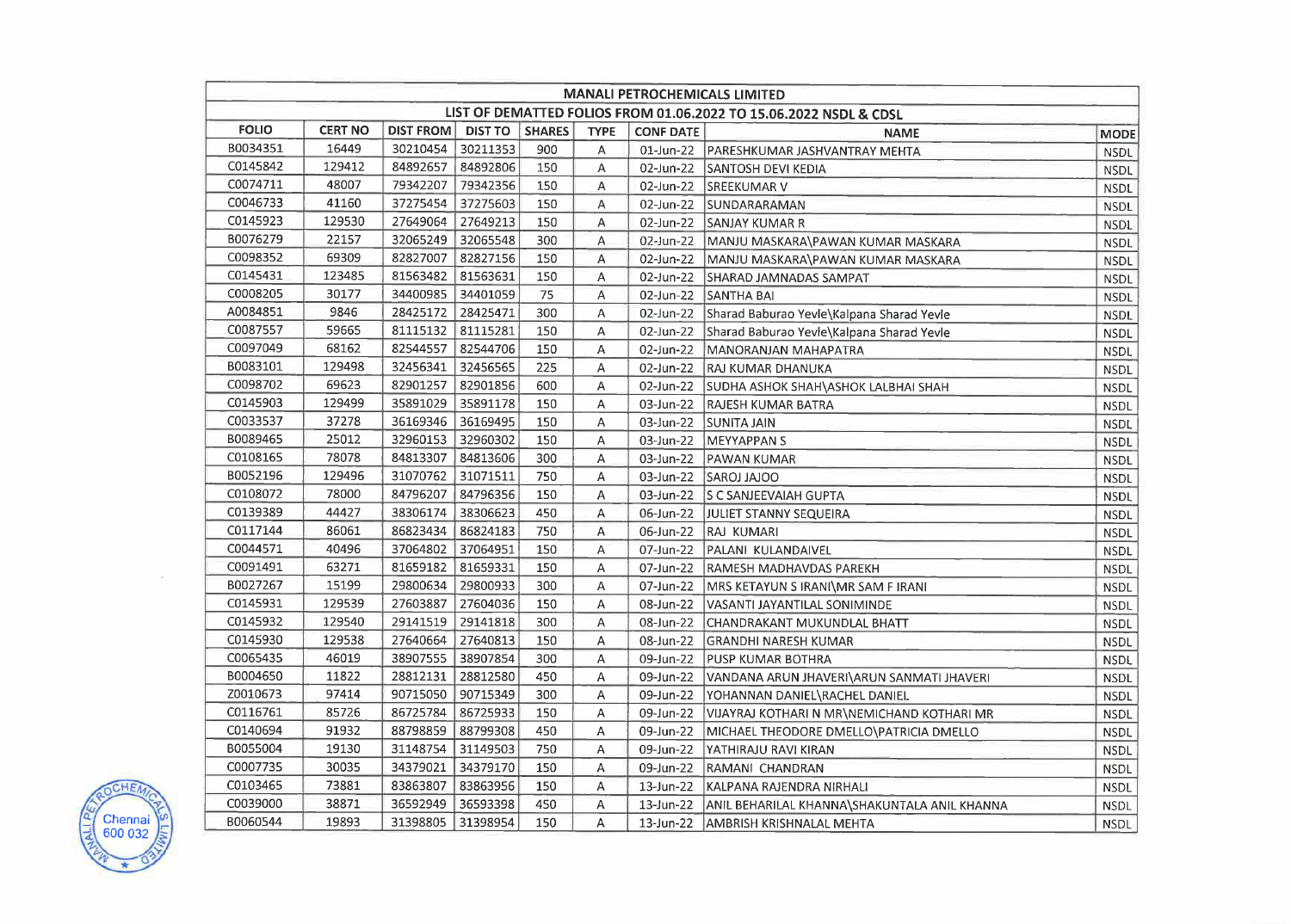| <b>MANALI PETROCHEMICALS LIMITED</b>                              |                |                  |                |               |             |                  |                                                              |             |
|-------------------------------------------------------------------|----------------|------------------|----------------|---------------|-------------|------------------|--------------------------------------------------------------|-------------|
| LIST OF DEMATTED FOLIOS FROM 01.06.2022 TO 15.06.2022 NSDL & CDSL |                |                  |                |               |             |                  |                                                              |             |
| <b>FOLIO</b>                                                      | <b>CERT NO</b> | <b>DIST FROM</b> | <b>DIST TO</b> | <b>SHARES</b> | <b>TYPE</b> | <b>CONF DATE</b> | <b>NAME</b>                                                  | MODE        |
| B0069462                                                          | 21160          | 31746843         | 31746992       | 150           | Α           |                  | 13-Jun-22   AMBRISH KRISHNALAL MEHTA                         | <b>NSDL</b> |
| B0074785                                                          | 21941          | 31988598         | 31989797       | 1200          | Α           |                  | 13-Jun-22 RITA GOYAL                                         | <b>NSDL</b> |
| B0093436                                                          | 26058          | 33276062         | 33277261       | 1200          | Α           |                  | 13-Jun-22 ASHU BATLA                                         | <b>NSDL</b> |
| A0058335                                                          | 6404           | 27721737         | 27722111       | 375           | Α           |                  | 13-Jun-22 ARCHANA VINAYAK SHINDE\VINAYAK PANDHARINATH SHINDE | <b>NSDL</b> |
| C0145940                                                          | 129551         | 29980123         | 29980722       | 600           | Α           |                  | 15-Jun-22 DHARMICHAND                                        | <b>NSDL</b> |
| A0032162                                                          | 129556         | 27186720         | 27187169       | 450           | Α           |                  | 15-Jun-22 KURIAKOSE ANTONY\LATHA GEORGE                      | <b>NSDL</b> |
| C0144148                                                          | 102272         | 29129594         | 29129818       | 225           | Α           |                  | 15-Jun-22   BHAVIN BHAILALBHAI PATEL                         | <b>NSDL</b> |
| B0097464                                                          | 27223          | 33622625         | 33622774       | 150           | А           |                  | 15-Jun-22   RAVINDRA S KALLIANPUR                            | <b>NSDL</b> |
| C0044109                                                          | 123730         | 37027290         | 37027889       | 600           | Α           |                  | 15-Jun-22   DHARAM VIR SINGH\HEM KUMARI TEOTIA               | <b>NSDL</b> |
| C0145943                                                          | 123731         | 37027890         | 37028339       | 450           | Α           |                  | 15-Jun-22   DHARAM VIR SINGH\HEM KUMARI TEOTIA               | <b>NSDL</b> |
| C0117184                                                          | 123603         | 86836934         | 86837083       | 150           | Α           |                  | 15-Jun-22 PLAZID SINGH Y                                     | <b>NSDL</b> |
| C0145938                                                          | 129548         | 81131482         | 81131631       | 150           | Α           |                  | 15-Jun-22 PERVEEZ DINSHAW JESIA\FIRUZA KERSI DARUWALA        | <b>NSDL</b> |
| C0145944                                                          | 129555         | 36596699         | 36596848       | 150           | А           |                  | 15-Jun-22   NIDHI AGARWAL SHILPI AGARWAL                     | <b>NSDL</b> |
| C0145942                                                          | 129554         | 29324264         | 29324713       | 450           | Α           |                  | 15-Jun-22   RAJASEKHAR SITARAM                               | <b>NSDL</b> |
| C0143687                                                          | 101728         | 82322257         | 82322406       | 150           | А           |                  | 15-Jun-22 SANJAY MANOHAR GHAISAS                             | <b>NSDL</b> |
| C0145888                                                          | 129483         | 28059695         | 28059994       | 300           | Α           |                  | 15-Jun-22 ASHOK KUMAR                                        | <b>NSDL</b> |
| C0145888                                                          | 129481         | 28245240         | 28245539       | 300           | Α           |                  | 15-Jun-22 ASHOK KUMAR                                        | <b>NSDL</b> |
| C0145888                                                          | 129480         | 28245540         | 28245839       | 300           | A           |                  | 15-Jun-22   ASHOK KUMAR                                      | <b>NSDL</b> |
| C0145888                                                          | 129482         | 28246627         | 28246926       | 300           | Α           |                  | 15-Jun-22 ASHOK KUMAR                                        | <b>NSDL</b> |
| C0145924                                                          | 129531         | 82994107         | 82994256       | 150           | А           |                  | 02-Jun-22 ANIL BABULAL SONI                                  | <b>CDSL</b> |
| C0011042                                                          | 103027         | 34543890         | 34544039       | 150           | Α           |                  | 02-Jun-22 KRISHNAMURTHY HARSHABALHAJI                        | <b>CDSL</b> |
| C0116984                                                          | 85923          | 86782184         | 86782333       | 150           | Α           |                  | 02-Jun-22   MANHAR CHIMANLAL JOSHI                           | <b>CDSL</b> |
| C0119781                                                          | 88337          | 87538334         | 87538483       | 150           | Α           |                  | 02-Jun-22   MANHAR CHIMANLAL JOSHI                           | <b>CDSL</b> |
| A0025402                                                          | 129497         | 27029808         | 27030182       | 375           | Α           |                  | 02-Jun-22 RAMSINH S CHAUHAN\MELABHAI M PARMAR                | <b>CDSL</b> |
| C0089715                                                          | 61662          | 81416782         | 81416931       | 150           | Α           | 02-Jun-22        | NAYANABEN NAVINCHANDRA SHAH                                  | <b>CDSL</b> |
| C0076215                                                          | 49225          | 79536007         | 79536156       | 150           | Α           |                  | 03-Jun-22   LILAVATI SHOBHAGCHAND KURANI                     | CDSL        |
| C0052052                                                          | 42813          | 37817331         | 37817480       | 150           | Α           | 03-Jun-22        | YOGESH SHASHIKANT BHANKHARIA                                 | CDSL        |
| C0035819                                                          | 37938          | 36344487         | 36344636       | 150           | Α           | 03-Jun-22        | TALAPANENI SARADA                                            | <b>CDSL</b> |
| C0096168                                                          | 129494         | 82387207         | 82387356       | 150           | A           |                  | 06-Jun-22 ARUN KUMAR BANTHIA\SANTOSH BANTHIA                 | <b>CDSL</b> |
| B0078855                                                          | 22557          | 32194360         | 32194659       | 300           | Α           |                  | 06-Jun-22 REKHA TALREJA                                      | <b>CDSL</b> |
| B0081858                                                          | 23118          | 32368552         | 32368701       | 150           | A           | 07-Jun-22        | KALAVATI BANG                                                | <b>CDSL</b> |
| C0073518                                                          | 47491          | 79176307         | 79176456       | 150           | Α           |                  | 07-Jun-22 CHIRAG VASANT KUMAR SHAH\VASANTBHAI CHIMANLAL SHAH | CDSL        |
| C0014410                                                          | 32107          | 34811490         | 34811639       | 150           | Α           |                  | 07-Jun-22 NAIKDESAI VITU SADA                                | <b>CDSL</b> |
| C0066899                                                          | 46213          | 38984002         | 38984901       | 900           | Α           |                  | 07-Jun-22 RAJAN LAL SHARMA                                   | <b>CDSL</b> |
| C0034166                                                          | 37480          | 36225896         | 36226045       | 150           | Α           |                  | 07-Jun-22 SURENDRA KUMAR AGRAWAL                             | CDSL        |
| C0145935                                                          | 129543         | 32956591         | 32956740       | 150           | Α           |                  | 08-Jun-22   SUDHA RANJIT SACHDE                              | <b>CDSL</b> |
| C0145934                                                          | 129542         | 30884221         | 30884520       | 300           | Α           | 08-Jun-22        | HANUMAN DAS SHARDA                                           | CDSL        |
| C0145933                                                          | 129544         | 80395432         | 80395581       | 150           | Α           | 08-Jun-22        | CHANDRA KALA SHARDA                                          | CDSL        |

 $\mathcal{U}$ 



 $\sim 10$